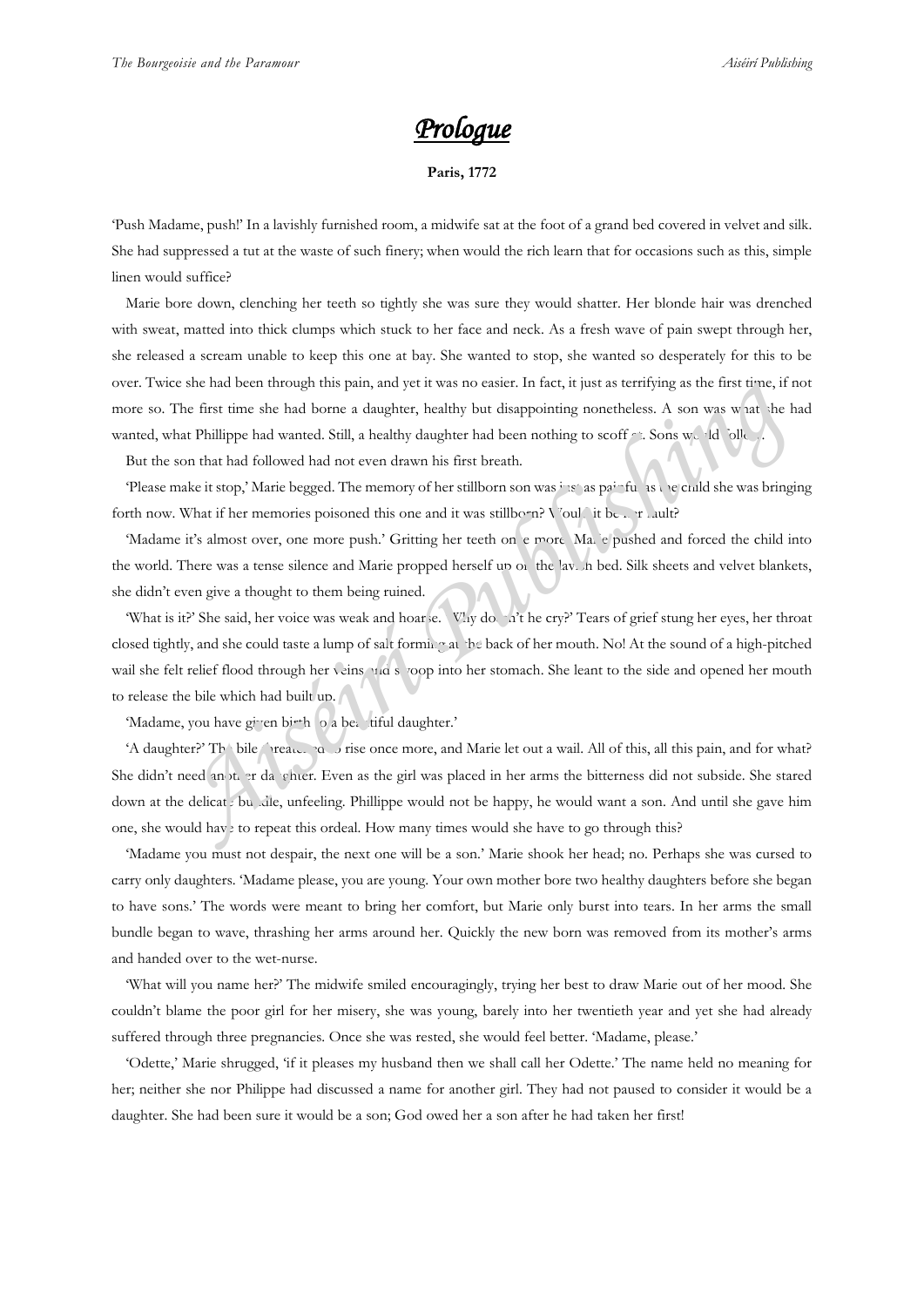Closing her eyes Marie settled back on the bed, blocking her ears to the sound of the crying babe. She just wanted to sleep. Let the midwife give the disappointing news; she could not bear to see Philippe's face when he learnt of her failure.

Over on the rue de Moulins a second woman was giving birth. She had none of the opulence and luxury that Marie had. Instead she lay on an old straw-filled mattress and soiled wool blankets. No midwife was in attendance, instead her only companion was a prostitute. The room was dimly lit with only two tallow candles. The room stank with the stench of the tallow candles mixed with sweat and other unpleasant body odours.

Noemi clamped the piece of leather between her teeth even tighter and writhed on the mattress as another wave of torture hit her. She yearned to turn her head and vomit, but her stomach was empty. When had she last eaten, or even drunk? It felt like days had passed since her labour had begun. She was exhausted, as the woman bes de er urged her to push, Noemi could only shake her head. She was defeated; she just wanted it to be over. She knew she would die, her body was wracked and torn. Even if she survived, what would she do? She would be turned out of the brothel; who would want a woman fresh from childbirth? *A* and the solution and the stondard was empty. When had she last extend, the stondard was empty. When had she last extend, the *Ak* If felt like days had passed since her labour had begun. She was exhausted, as the womar

'Madam has asked if the child is born?' A door to the room creaked open, letting a slither of light from a candle in. Noemi groaned at the dense light and turned her face away.

'No...and I fear they will both die at this rate. Noemi…'

'What will we do if the child survives?' The though in de Noemi's blood run cold, what would they do with her child? A boy would surely be left on the steps of N are-Dame, what use would a boy be to a brothel of women? She opened her mouth to try and speak, but her mouth had gone dry. Her body was drenched in sweat, yet her mouth felt as dry as sand.

'Noemi don't talk, you need your streength.' The conversation faded into the distance as Noemi's head fell back onto the mattress. There was another strike of pain, this one sharp and confined to her lower body. She opened her mouth and spit the leather out, she had no energy to scream anymore and she was sure she would only choke on the foul thing.

'Get the Ma lam, we need a doctor...'

'She will no be happy.'

'Noemi has earned more than enough for a doctor, Madam owes her that much at least.' Did she? Noemi wondered, she had brought in enough patrons. But she was less than popular than the women. And to get herself into such a foolish position. How had this happened? She had always been so careful, so why now?

Drifting in and out of darkness when Noemi pulled herself back into the present, she found there were now four people in the cramped basement room with her. Their voices melded into one, she heard words repeated such as forceps, steps and work but everything had lost meaning. Closing her eyes, she let out a weak sigh. *I'm sorry little one,* she thought. She had never imagined having a child, but had she ever envisioned one, the life it was going to have was not what she would have wanted.

'Noemi is pretty enough, perhaps if it is a girl, we can put her to some use when she is old enough. She can act as servant until then.' *No,* Noemi shook her head, but she didn't think her body was capable of movement anymore. She was sinking into a blanket nothing, she was certain she was dying. Should she fight it? Should she try to stay alive to protect her child? But what protection could she offer?

Notre-Dame. Would it be so bad? If it was a son and he was left on the steps, surely, he would be accepted into the church. A girl though...she would at least be guaranteed shelter. If she had to die, at least let her child be a girl. Of